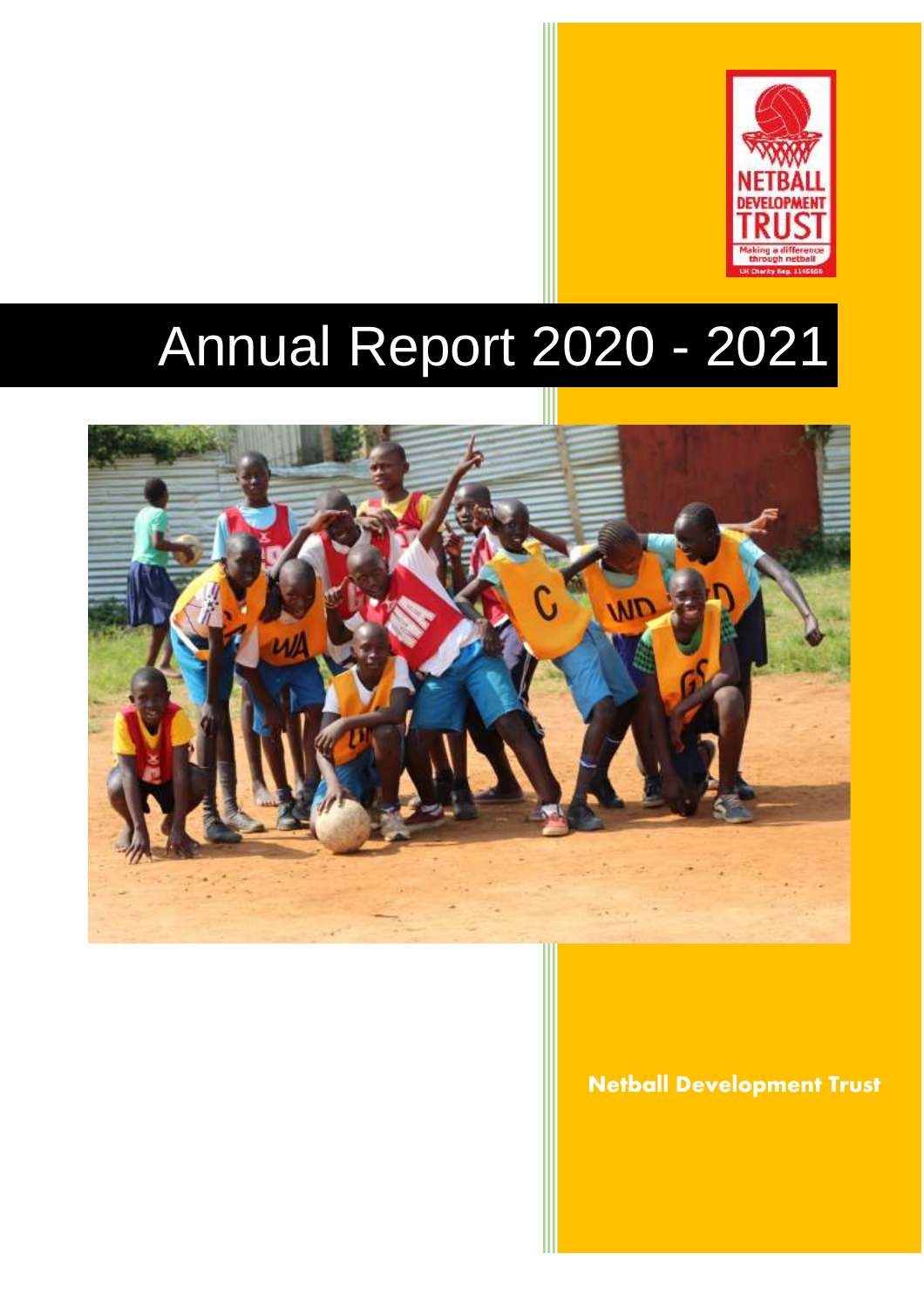#### **Netball Development Trust Annual Report 2020-2021**



## **Contents**

## *Introduction*

The *Netball Development Trust* (NDT) is a UK registered charity that teaches netball at grass roots in less developed countries, providing children with the freedom to play and have fun. We work with schools and communities to help young people to become players, leaders, coaches and officials.

Crucially, we also use netball as a tool to bring communities together where, with our partners and in-country teams, we deliver health education sessions to young people.

NDT focuses on creating access and encouraging freedom of play in youth around the world.

We currently have active community teams working in our principle locations of Uganda (Jinja, Budondo, Buwenda, Fort Portal, Mbale and Kampala), Kenya (Bungoma & Oriri) and Ghana (Accra). In addition, we have 'to be resurrected' projects in India (Kolkata and Bubaneswar) and Pakistan (Fort Abbas).

To date NDT has reached over 15,334 children.

The Trust was founded in 2010 and became a UK registered charity (1145858) in February 2012. Our objective is '*Making a difference through netball'* and everything we do revolves around this.

# <span id="page-1-0"></span>*Charity update*

This is our annual report covering the period 1 June 2020 – 31 May 2021.

For many charities, the Covid-19 pandemic has presented new challenges. At NDT, we used the pause in normal operations as an opportunity to review our approach and think about a more sustainable way to make a difference. This included: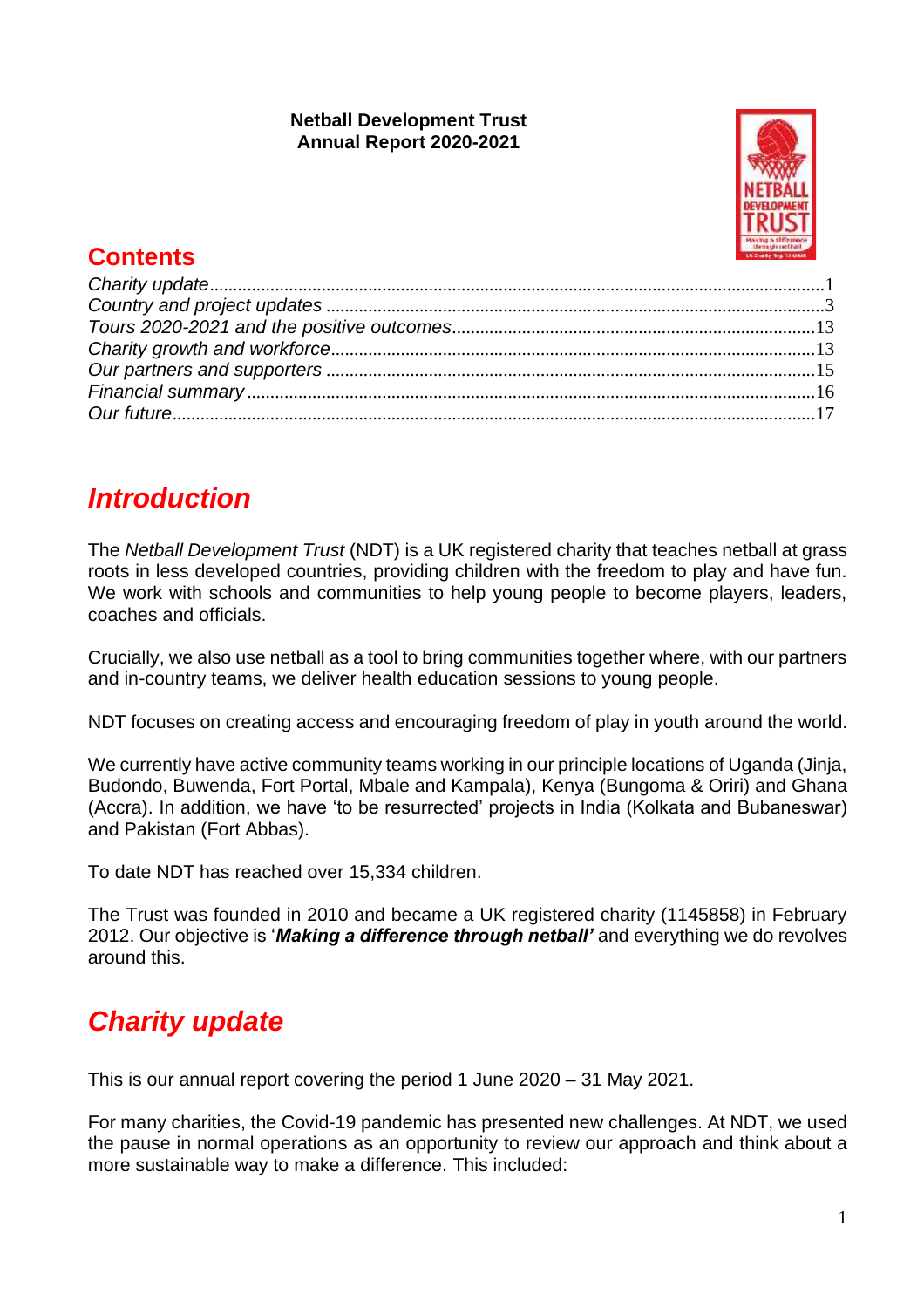- Updating and publishing our 2021-2025 strategy
- Using free business consultancy advice from Q5 [Partners.](https://www.q5partners.com/)
- Recruiting a back-office project manager (Wendy Shepherd) to help deliver the new strategy and prioritise our work.
- Reviewing and updating our website and NDT brand to make us more attractive to investors, partners, doners and volunteers.
- Advertising to recruit a fundraising strategic consultant/advisor to help develop and deliver a fundraising strategy and action plan.

We also concluded the projects we had started, while others had to stop due to the pandemic. We share the country and project updates below.

## **Strategy 2021-2025**

#### **Our new vision**

Using netball to educate, create opportunities and improve the health of the communities we serve.

#### **Our new mission**

There are four pillars to our work and together they underpin how we will achieve our vision.

#### **Pillar 1: Netball**

Teaching and playing the game of netball to coaches and young people.

#### **Pillar 2: Health Education**

Delivering mental, physical, and sexual health education to empower young people to make better decisions.

#### **Pillar 3: Opportunities**

Offering life skills and positive pathways for everyone linked to NDT.

#### **Pillar 4: Equality**

Promoting gender equality across all aspects of our work.

Please contact us if you would like a copy sent to you.

#### **Our team**

#### The core UK team













 Monica Thandi Julie Smith Liz Broomhead Shantou Chundur Emma Richardson Shóna Slemon Wendy Shepherd CEO & Founder Head of Development Trustee Business Advisor Communications Team Communications Team Back Office Manager

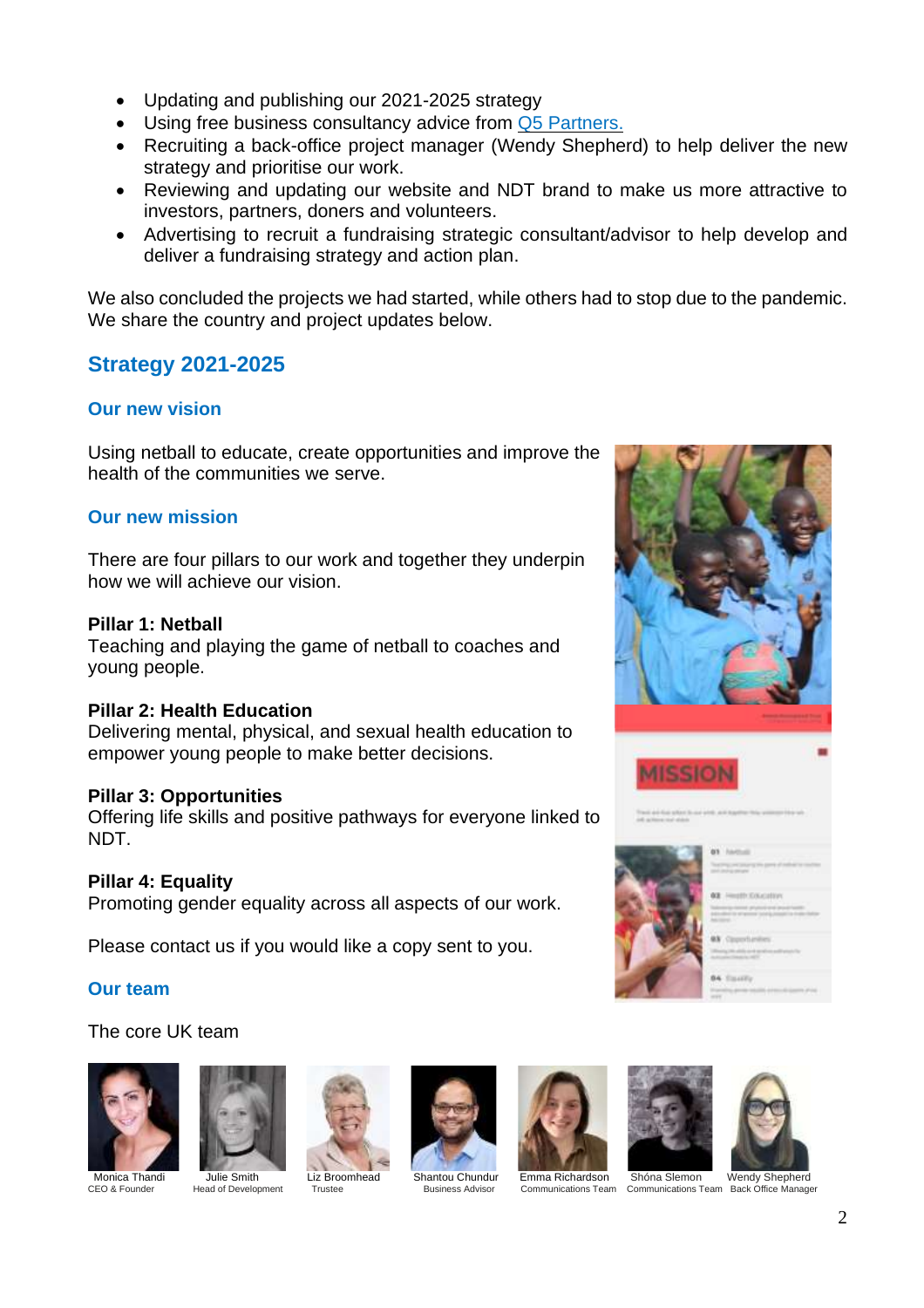

During this period our core team grew. Wendy Shepherd joined us in December 2020. She has a degree in Sports Science and an MBA, is an exnetballer and volunteers at many netball events, most recently at the Netball World Cup in 2019 and with Netball Jamaica at the Nations Cup in 2020. She works as a Change Management consultant with organisations across a range of sectors. The skills she brings to NDT, as well as her passion for netball and gender equality, are project management, strategic advice, a strong understanding of how to operate in a competitive corporate environment and a 'can do' attitude to support the core team.

The core team met more frequently than before, given home working and the furlough scheme during the pandemic. We met virtually, benefitted from online meeting software and became closer as a team as a result. This was one positive of a

difficult global situation.

We also spoke to the international teams more as we built the strategy, made plans and checked in with them on the situation in their country.

We also set about making plans to prioritise fundraising and did much learning in this area. We started the recruitment process to find more volunteers with experience in this industry and have learned a lot about what we need in this field.



## <span id="page-3-0"></span>*Country and project updates*

With the onset of Covid-19, our project & field activities halted as schools closed and strict

lockdown rules prevented gatherings in all countries. As we started to live and work amidst Covid-19 and the "new normal", we knew we had to focus on redesigning our delivery and coaching methods. This allowed us to continue to work with our existing and new beneficiaries and adapt our projects to ensure there was continued access of youth friendly sexual and reproductive health (SRH) information and services through netball. This was a critical time to continue working with our

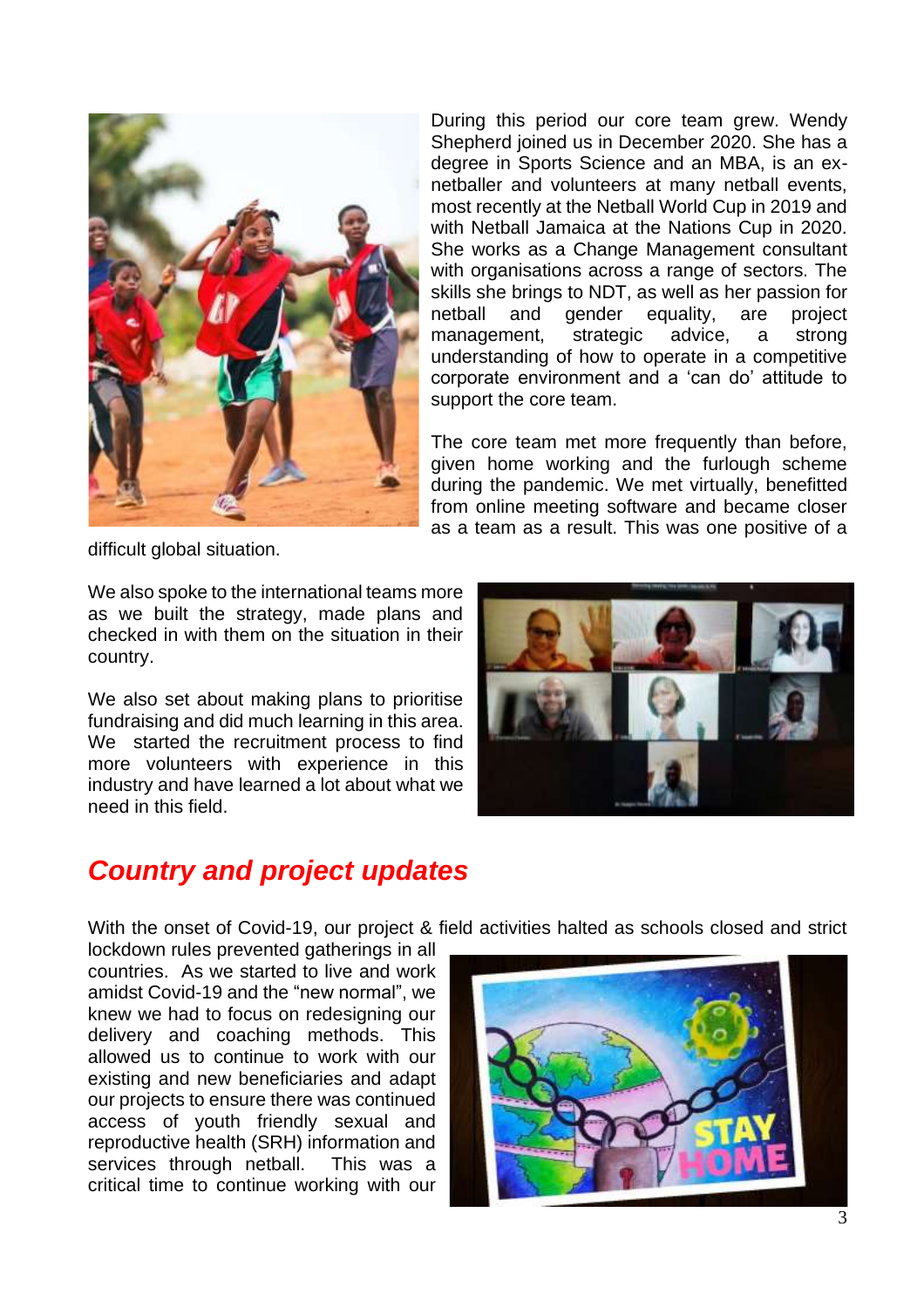beneficiaries (in all countries) during this pandemic, where almost everything they had access to (school, sports, play) had stopped. We developed a revised delivery methodology that was in line with the measures and guidelines set to protect the population against Covid-19 such as hand washing/sanitising, social distance rules & managing shared sport equipment & wearing of facemasks.

Furthermore, we saw this as an opportunity to test how self-sufficient each in-country team could be, with less in-person support from the UK team, due to travel restrictions.

To read more about the projects, please contact NDT and we'll be happy to share the reports.

## **Uganda**

#### **XSUBA Covid 19 training workshop for coaches (26-28 November 2020)**

In November 2020, our partner, XSUBA, ran a 3 day "Covid-19 and Sports" training workshop for the coaches to kick start the delivery of our programmes in Uganda. Our aim was to train our experienced XSUBA coaches equipping them with the necessary skills and information on how to continue with play-based learning while considering Ministry of Health Uganda and WHO (World Health Organization) guidelines, with the aim of them then recruiting new coaches in rural districts in Jinja to start new SRH projects in their communities.



Following the kickstart workshop the XSUBA team tasked themselves to recruit a dozen or more new community coaches in Budondo and Buwenda, met the local stakeholders and informed them of the coming programme. They also carried out a 'needs assessment' in each community to assess what SRH & netball project could be beneficial to run.

(the XSUBA team in November 2020)

#### **Budondo and Buwenda Trainer Of Trainers workshop (22-25 Feb 2021)**

In February 2021 NDT & XSUBA delivered a 4-day training workshop to 14 newly recruited community coaches from two rural districts in Jinja (Budondo and Buwenda). We were excited to be increasing our footprint and impact in more remote areas.

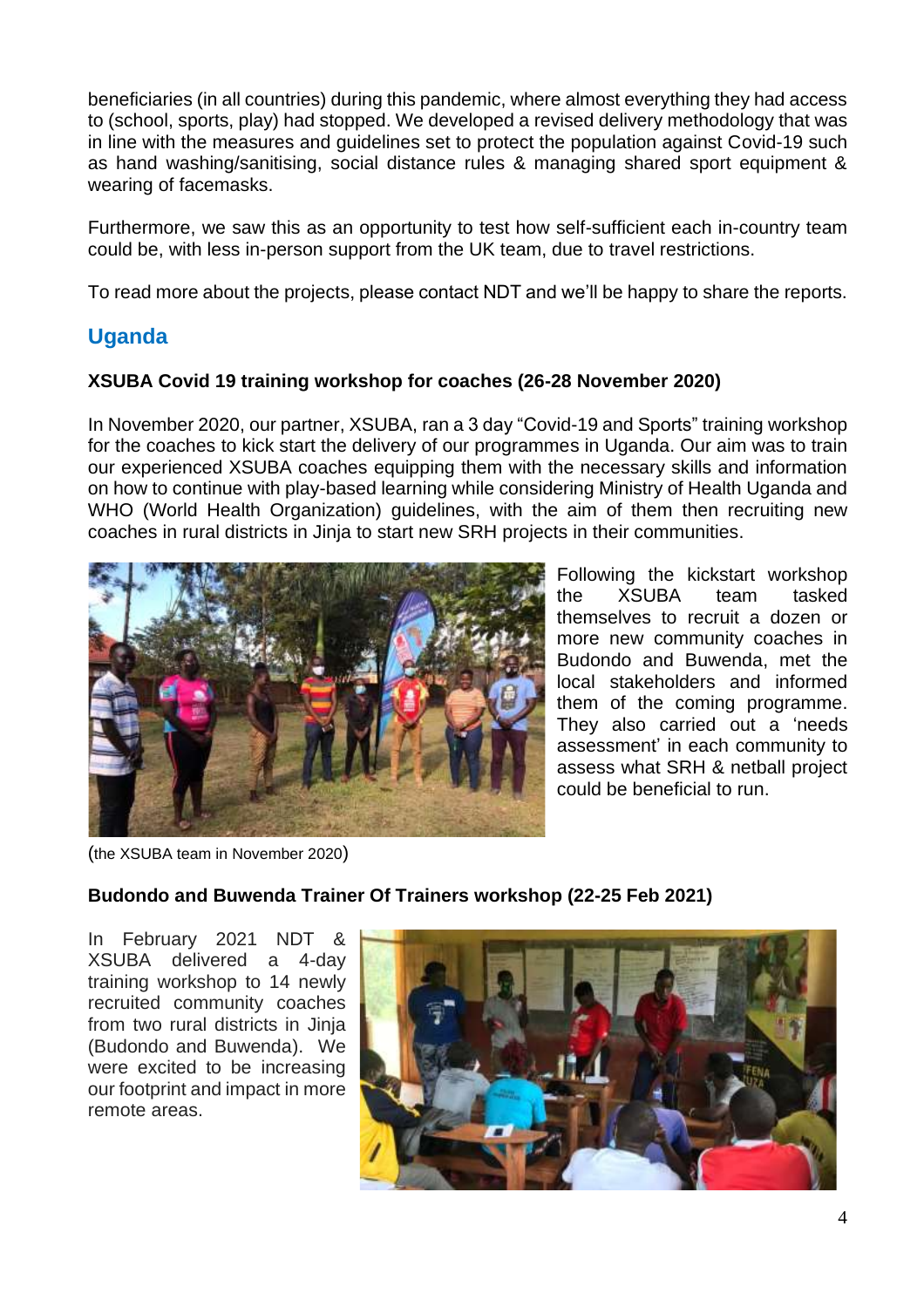The workshop was a huge success. The new community<br>coaches learnt a coaches learnt a variety of skills but most importantly they gained the confidence to deliver active netball play and SRH sessions. Following this initial workshop the new community coaches have been conducting 2-hour free play sessions in their respective communities every



Saturday ("Connection Days") which has gradually seen an increase in participants as



children and parents start to feel confident that they can play during covid whilst schools remained closed. The major weakness was found to be monitoring and evaluation. Most of our projects struggle with this and we know we need build the capability and capacity in the next financial year.

We will continue to support the community coaches to develop their SRH knowledge and play based coaching.

### **Kenya**

#### **Re-engaging during covid; Rural community project (15 October - 15 December 2020) & Urban community project (12-30 December 2020)**

NDT Kenya ran a rural community programme called "Re-engaging netball and SRH sessions during the Covid-19 pandemic" in response to the effects of the Covid-19 pandemic. The sessions sought to address the challenges posed by corona virus. Schools in Kenya had remained closed since March 2020. The government had declared 2020 'a dead year'

academically and learners in all classes remained at home. National statistics had showed that teenage pregnancy, drug abuse among teenagers and gender-based violence rates had really gone up since the emergence of the corona virus disease.

By September 2020, the Kenyan government had

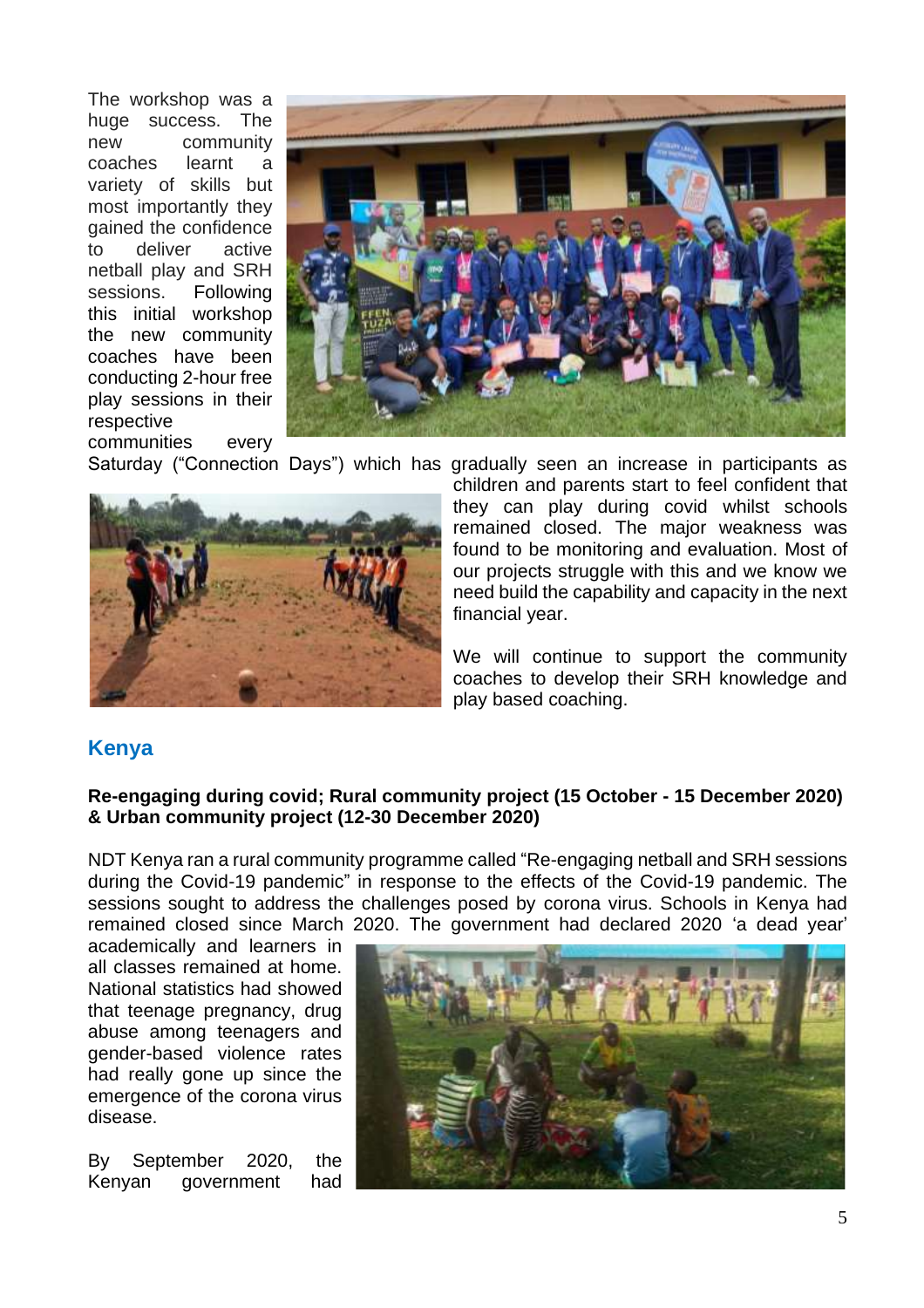slightly relaxed the containment measures and allowed gatherings of not more than one hundred people to take place. 'Return to sports protocols' had also been issued allowing the resumption of community-level sports. In October 2020, NDT Kenya used that opportunity to engage girls and boys to discuss being safe with Covid and to reconnect with the coaches with the beneficiaries.

The program involved NDT Kenya volunteers and mentors working with the children from their communities in different locations in Bungoma county, for at least three days a week for two months.

The program started off with capacity building workshops for the trainers on Covid-19 and sexual and reproductive health. The re-trained volunteers then went out to the three locations where they worked with children for two months. They taught the children on:

- a. Covid-19 awareness
- b. Netball games
- c. Sexual and reproductive health rights and education – specifically teenage pregnancy

We were very pleased with the turnouts - 300 kids in rural, 200 kids in urban, 10 volunteers in urban, 24 coaches in rural.



Both programmes had great impact because they:-



- •Reconnected and re-engaged the volunteer coaches;
- •The coaches got to re-engage with a high number of our beneficiaries and street children.
- •Parents got the opportunity to spend time with their children and see what they were involved in.
- •Dealt with the current SRH issues in the communities.
- •Gave opportunities to many of our secondary school aged mentors to motivate the children (peer-to peer encouragement).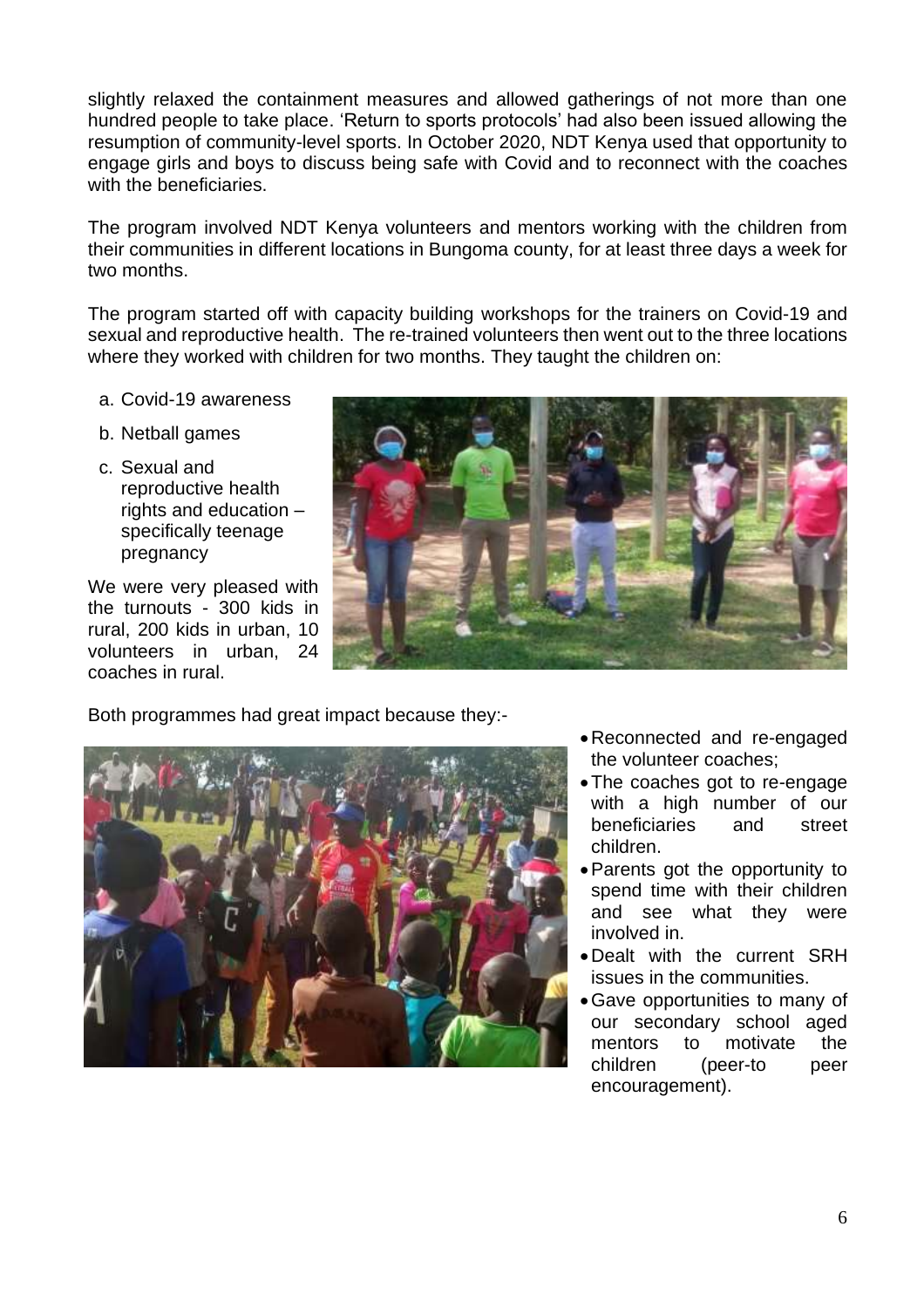

#### **Oriri Community NDT Netball Club (Oct – Dec 2020)**

In September 2020 an enthusiastic NDT volunteer approached us to start a netball project in her community. Vidah Opiyo started volunteering with NDT when the UK team came on tour in 2018. Concerned by the closure of schools in Kenya, as a result of covid-19, we came to learn the students, particularly girls, became more vulnerable and exposed to negative influence and peer pressure.

As a result of this she came up with the idea of setting up a netball club in her community Working with two other netball enthusiasts, Vidah worked with girls (aged 13-24 years old) from disadvantaged families in the Kakelo/Kokwanyo ward in Kenya to appreciate their sexuality, embrace being a woman and to avoid early pregnancies. She requested us to partner with her co-team mates to deliver this project.



Prior to NDT stepping in, the coaches had no ready training space, balls or bibs. So they improvised and used "jembes' and ropes to create a playing area in an overgrown grass within the local primary school and used the inner tube of an old ball as a netball.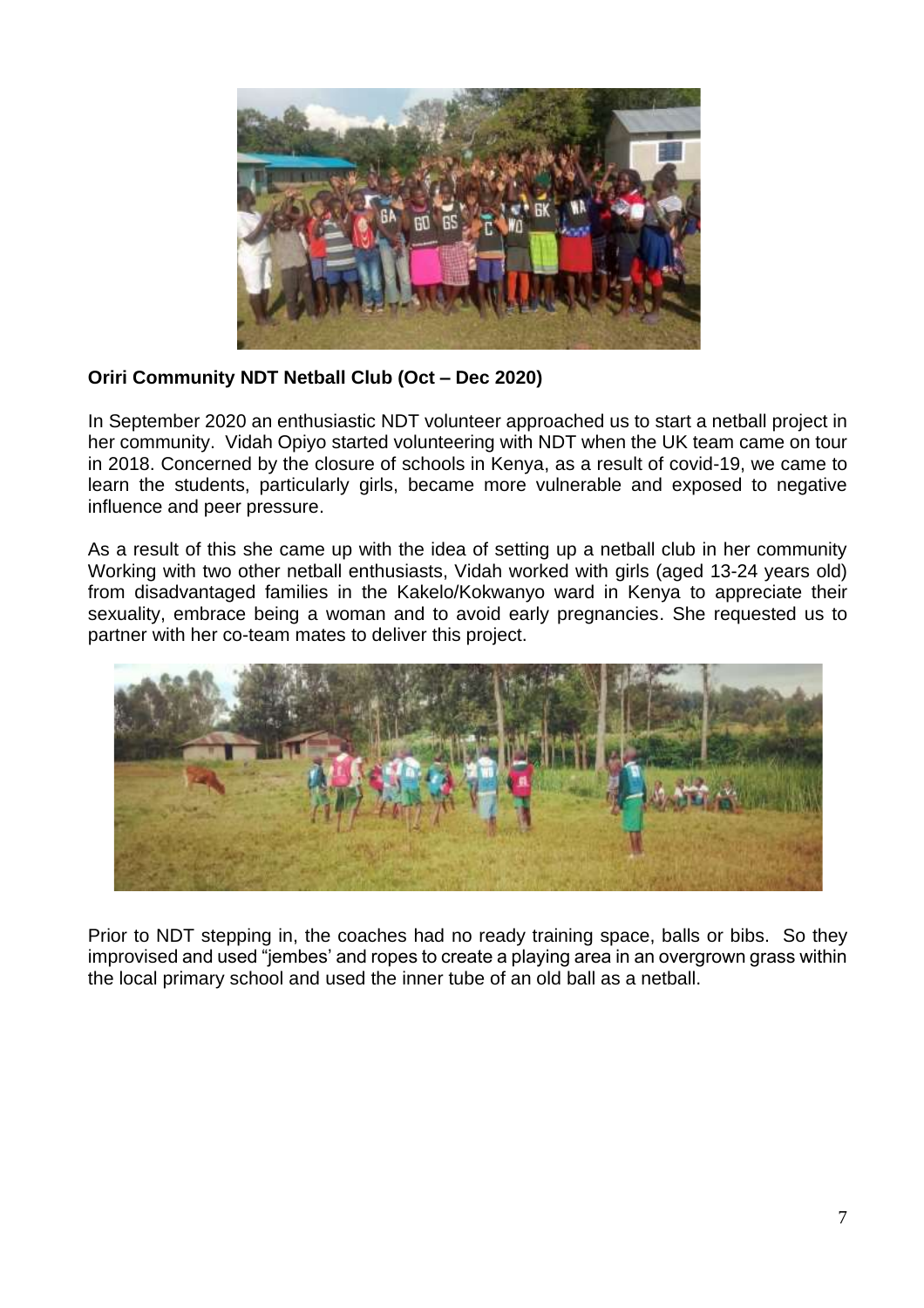NDT stepped in to provide netballs and bibs and a small budget for transportation. Then they trained and played almost every day for 3 months on farmland kindly offered by the team matron. Numbers participating grew quickly from a handful to 30 regular girls but later some



boys also started joining in. The main focus was to have fun and learn/discuss about menstrual health and teenage pregnancies. But they also covered Covid-19myths.

Vidah said "*At first the team struggled to convince the community and parents that this was free programme for the participants well being. But eventually we got the message through that there is no monetary benefit other than training on SRHR and engaging their children in netball with the heed of building their character confidence and skills*."

The girls also got the opportunity to play tournaments which motivated them even more to come to training.



We could see the outcomes from this short programme were huge:-

- 1. The girls trained, made friends and reduced stress levels imposed by the tough financial situations following covid-19 and the pressure of doing household chores which is expected of them. It was a safe space to forget their daily worries.
- 2. They had suitable netball kit and balls to play;
- 3. Having had young girls who were victims of early pregnancies and having created a safe environment for them to share their experiences with their peers helped in making our training more practical. We are happy to report that the girls in our program all went back into school in January 2021 with zero pregnancies cases.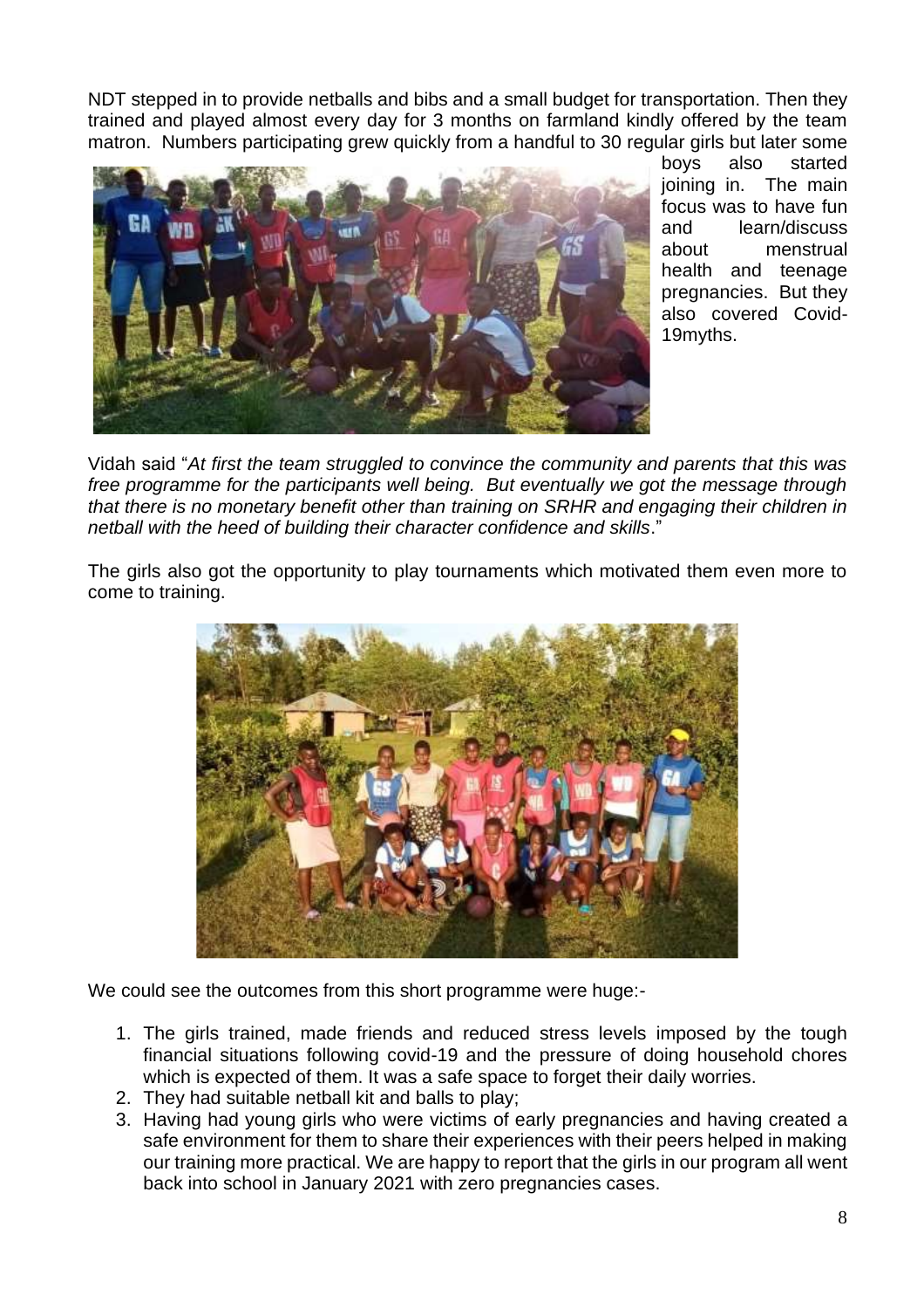4. We have prospect donors who were impressed by the program and offered to donate sanitary towels to the girls and training uniforms.

As a result of the impact of this project Vidah and NDT are now looking/discussing to start a more longer term project in her community with SRH education. What an inspiring individual!

#### **Kenya Sanitary Pad Project**

We started this project in 2016, which involved monthly distribution of sanitary pads to 240 very needy girls across eight NDT Kenya partner schools both rural and urban (30 pads per school). The funding of the pad project was mainly from NDT UK who were sending 17,920 KSH (£140) per month. In March 2018 the number of disposal pads distributed dropped to 210 because we started a trial of reusable pads in one school. An additional 16 packets of



pads were donated to the female coaches, volunteers and mentors so they could coach effectively. Over 23 NDT volunteers and mentors were involved in this project.

The project ended in December 2020 but we are looking into a new pad project that will include menstrual health education as well as donating sanitary pads. This will be more sustainable and enable us to reach out to a larger number of beneficiaries. We feel it is important they get the education information as well as pads for a more sustainable and long lasting beneficial effect.

Some of big highlights from the pad project:-

- 1. The distribution of pads kept girls in school and led to improved academic results of the beneficiaries as well as increased participation and development in netball.
- 2. Cases of teenage pregnancy were reduced. No cases of teenage pregnancy were reported among the NDT pad beneficiaries.
- 3. Promoted NDT Kenya and partner schools cooperation because of the regular visits to schools to distribute the pads and to get reports.
- 4. Dissemination the SRH sessions alongside distributing the pads increased the girls knowledge about menstrual health.

And some of the challenges we are looking to address for a future pad project:-

1. Find a local sponsor/partner to help finance the project.

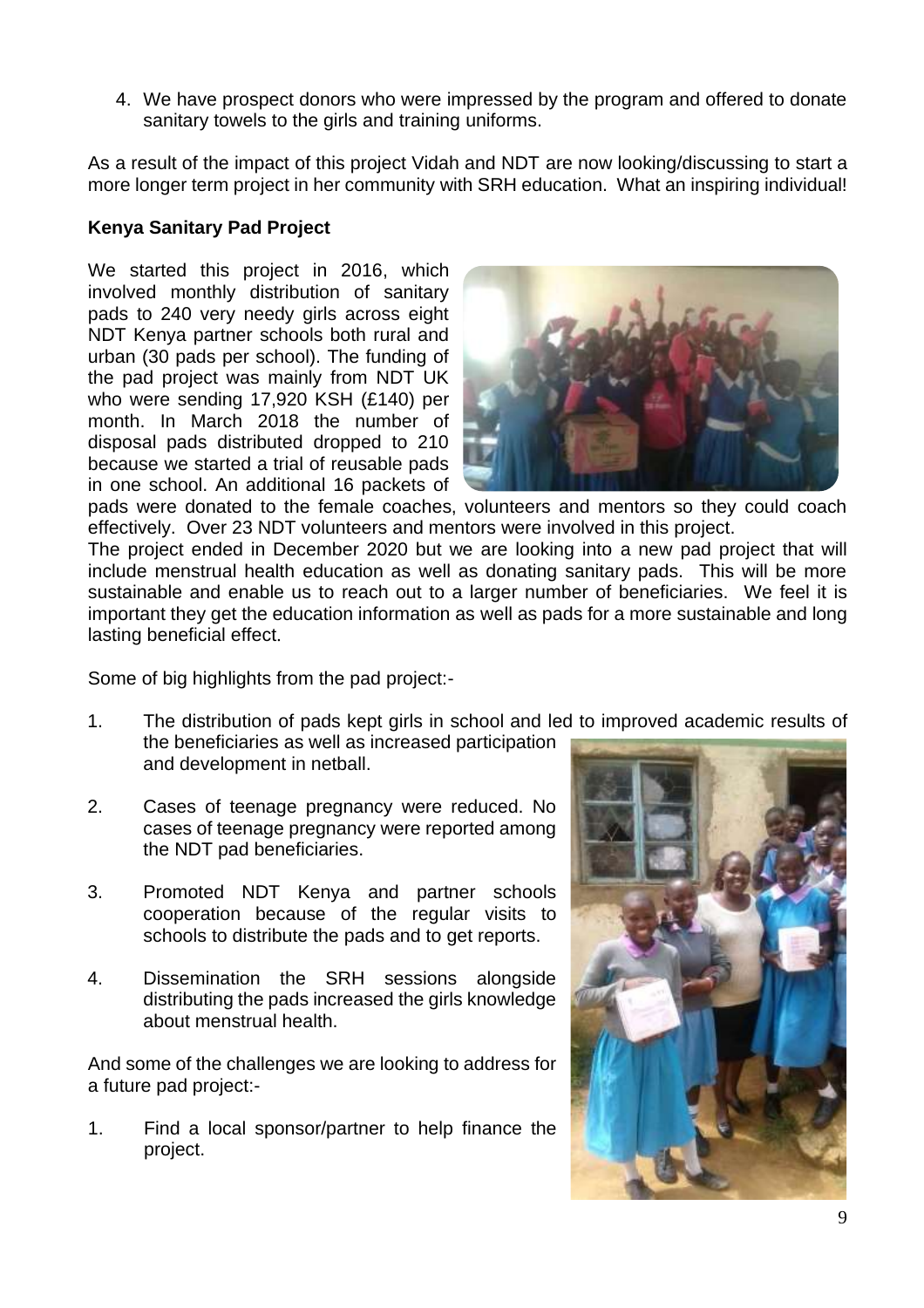- 2. Encourage the use of reusable pads as this was more sustainable but the girls need more training and support on using them properly.
- 3. Engaging boys. This project was girl centred leaving the boys out.
- 4. Expand into more NDT partner schools in urban and rural Bungoma.



#### **NDT Kenya Volunteer Induction Workshop (16 January 2021)**

In January 2021, with the biggest number of volunteers, mentors and peer educators involved in its history, we used the time to reflect. The team ran a capacity building induction session to ensure everyone had a clear overview of the NDT work in Kenya, share NDT's strategic plan for 2021-2025, share the fundraising plan for the NDT Kenya Centre, help bond the volunteers and build a strong volunteer service mentality and passion for duty and reenergising the team in light of covid-19.



(NDT Kenya Team – Jan 2021)

### **NDT Kenya Easter rural community project (1-30 April 2021)**

The NDT Easter community rural program run in rural Bungoma was aimed at keeping the Kenyan children engaged in their netball and sexual reproductive health (SRH) talks over the first holiday after schools resumed in January 2021 following a long break of corona virus.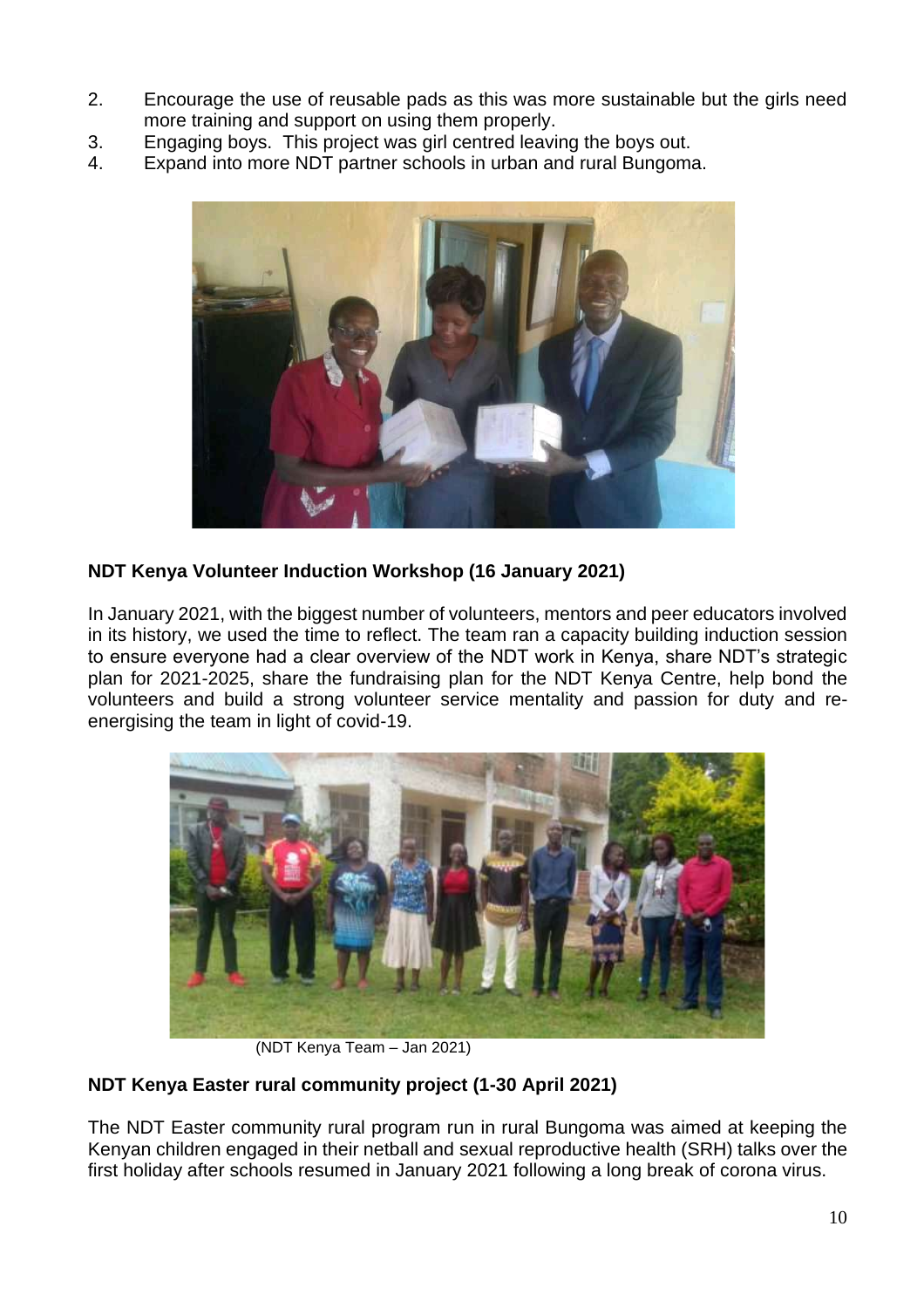18 NDT Kenya volunteers & mentors worked with the children from their communities in rural Bungoma for four days a week in the month of April (1st April - 30th April 2021). The project was implemented in three different parts (Kabkara, Machakha and Kibindoi) with at least four volunteers/mentors involved per location.



#### Key Easter Project achievements

- (a) Provided an opportunity for mentorship and knowledge dissemination to 350 children on the SRH topic of teenage pregnancy; and
- (b) Enhanced the netball skills of 350 children; keeping them engaged and out of 'trouble'.



#### **NDT Kenya Centre**

In July 2020, Joseph Olita submitted a "dream" proposal to build a dedicated netball centre in Bungoma. This was discussed by the NDT UK Board and approval was granted to explore and document the proposal in more detail. In tandem, NDT UK was approached by a potential donor who was looking for a specific project to help fund.

#### **Ghana**

Following our 2019 tour in Ghana our partner, Akwaaba Volunteers identified that there was a need for more SRH in schools and the community and to build confidence of the teachers to deliver SRH to students.

Through a relationship with a UK volunteer (who came to Ghana in 2019), Paycare offered us funding for a sexual and reproductive health and netball project in Ghana. This was the perfect opportunity to deliver the project on a larger scale to have an even greater impact on the community. So the team started the process:-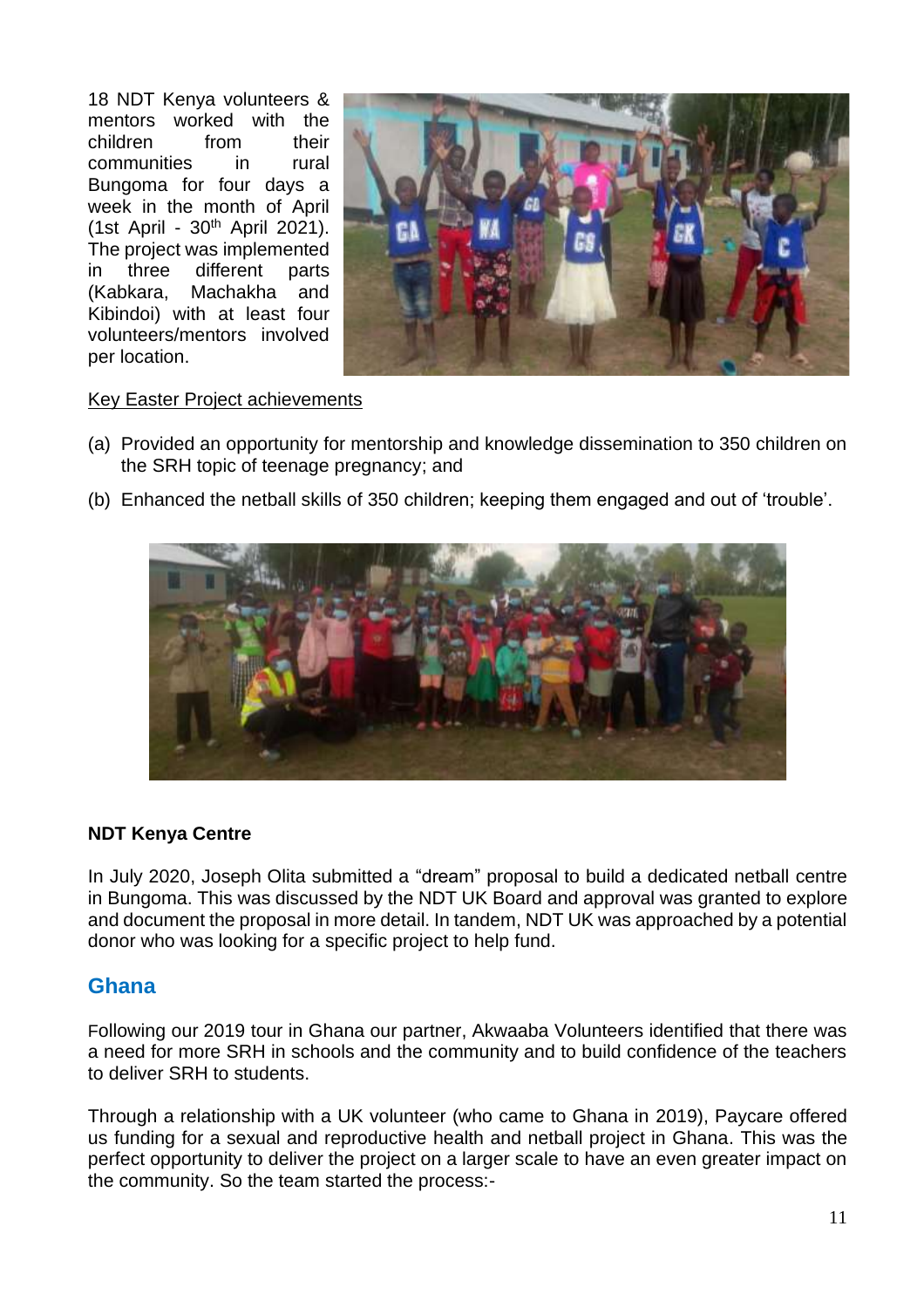#### Jan 2021 - March 2021

Working with a group of virtual volunteers Akwaaba Volunteers identified the key areas that were not being taught or considered to be the most important by parents, teachers and students and developed the sexual and reproductive health curriculum

First Teachers Workshop - May 2021 - 2 days

The first teachers workshop was hosted at Burma Camp Garrison Primary school in Labadi. There were teachers from 12 schools present. The workshop was delivered by Nurse Mabel Akpor (Ghana) and Dr Stella Rijks (Holland) and the Akwaaba Volunteers team.

The remainder of the programme took place in the next financial year…watch this space!



#### **FIRST TEACHERS WORKSHOP**

MAY 2021 - 2 DAYS The first teachers workshop was hosted at Burma Camp Garrison Primary school in Labadi. There were teachers from 12 schools present. The<br>workshop was delivered by Nurse Mabel Akpor (Ghana) and Dr Stella Rijks (Holland) and the Akwaaba Volunteers team.



#### DEVELOPING THE CURRICULUM

JAN 2021 - MARCH 2021 Working with a group of virtual volunteers Akwaaba Volunteers identified the key areas that were not being taught or considered to be the nost important by parents, teachers and students and developed the sexual and reproductive health curriculum



#### **SECOND TEACHERS WORKSHOP**

**JUNE 2021 - 2 DAYS** The second teachers workshop was

hosted at LA Salem Junior High School in<br>Labadi. There were 14 schools present. The workshop was delivered by Nurse Mabel Akpor and the Akwaaba Volunteers team.



#### **India**

Our programme in India has struggled in this period. We continue to scout for the right partnership to develop our activities.

### **Pakistan**

Our programme in Pakistan has also struggled in this period as we haven't been able to visit them. We hope to reconnect in the coming months, once the pandemic is over.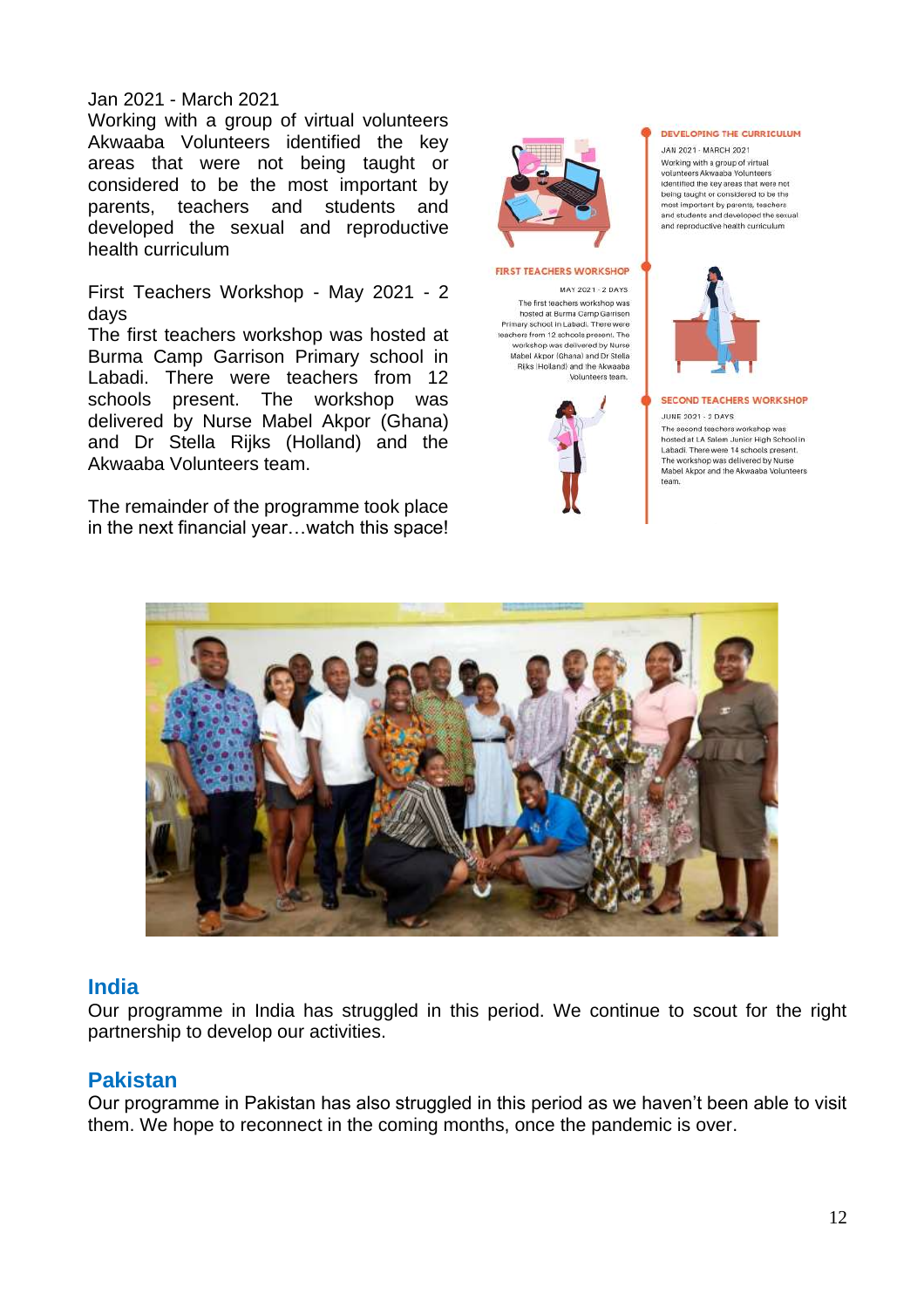## <span id="page-13-0"></span>*Tours 2020-2021 and the positive outcomes*

No tours took place due to the Covid-19 travel restrictions. It was a huge disappointment to be forced to cancel the planned tours to Ghana (May 2020) and Uganda & Kenya (August 2020) as they are and have been a fundamental element of how NDT operates. It was hard not to be able to unite the UK volunteers with their counterparts in country because of Covid-19, lockdown and a ban on international travel.

Aside from the personal disappointment, it forced NDT to acknowledge its reliance on tours as its main source of income and that we must consider a range of other income stream

options to ensure we are better able to cope with disruptive events or market changes going forward. We have advertised for a fundraising strategy volunteer to help us explore and make a more sustainable fundraising plan.

It also helped us consider how best to support the incountry teams from a distance and how self-sufficient they can and should be in the future. Some project based activity was able to continue, but it was understandably limited, and dependent on local COVID health and safety protocols.



In summary, not the year we had planned, but one of reflection and a rare opportunity to do some planning and think about the longer term strategy.

## <span id="page-13-1"></span>*Charity growth and workforce*

In the period 1 June 2020 – 31 May 2021 we:-

- Coached 913 kids;
- Worked in 3 communities in Uganda, 3 communities in Kenya and with 26 schools in Ghana. (schools in Uganda and Kenya were closed due to covid);
- Worked with 10 local coaches in Uganda (XSUBA) and 38 coaches in NDT Kenya during this period;
- Trained the first set of 20 teachers from 12 schools in Ghana;
- Recruited 14 new coaches in Budondo and Buwenda districts of Uganda;
- Ran 10 different projects/workshops/events throughout the year.

Due to the pandemic and school closures, our in-school project reach was much lower.

All the events/projects/workshops were run by the in country teams with the assistance of external facilitators.

We had limited fundraising opportunities, as we struggled to facilitate any other events and no volunteer tours took place.

Unfortunately, due to the effects of the year, we had no new UK volunteers other than the core team, as highlighted above. We do, however, have more and more UK volunteers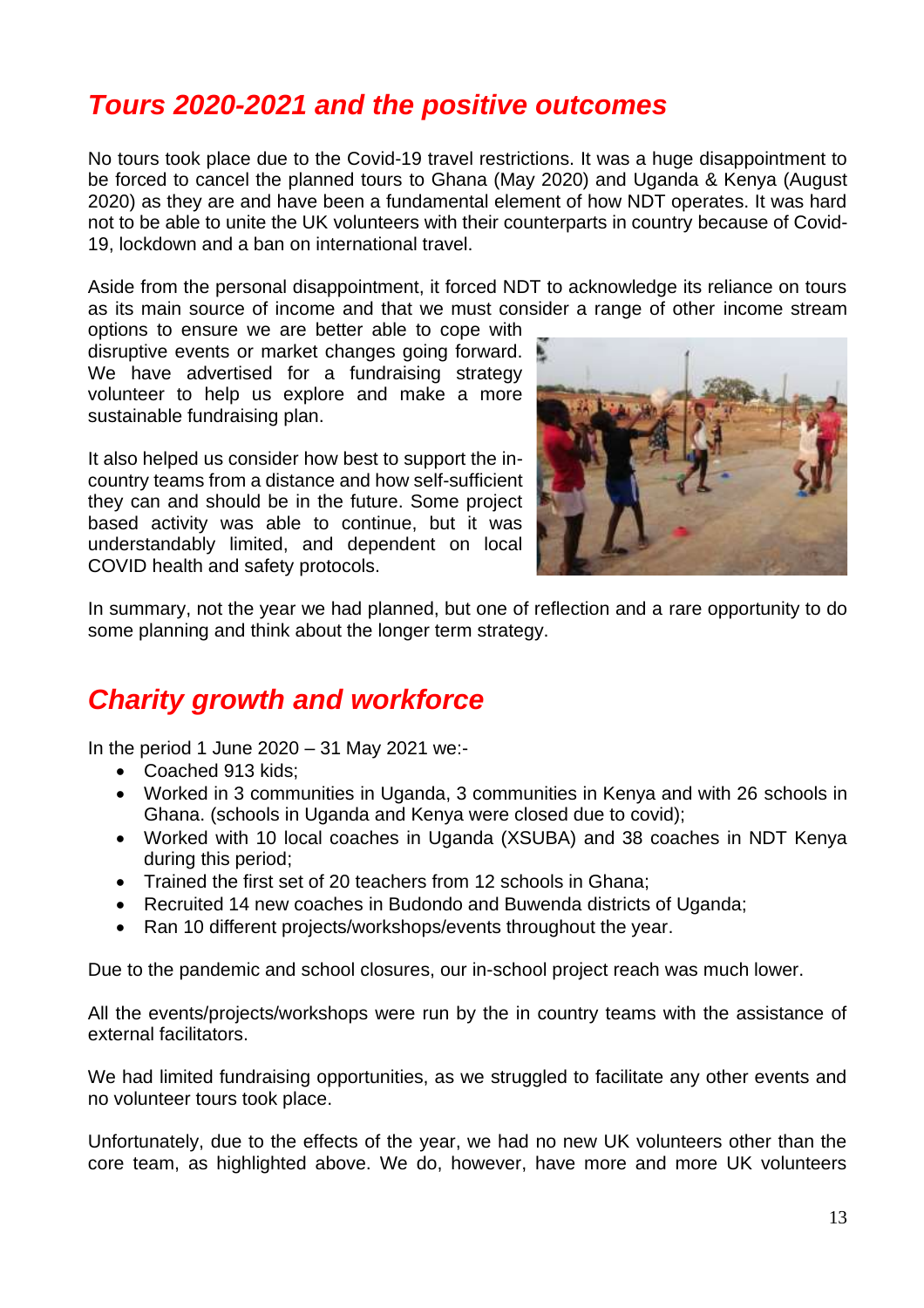

fundraising for us and collecting kit behind the scenes in their netball clubs, universities and families, to whom we're eternally grateful.

(data collected between July 2010 – May 2021)

NB - The statistics for this period now show how many schools, communities and villages we have worked with over the course of this 12-month period, whereas for the first 3 years it showed the schools with which we worked during tours only.



(data collected between July 2010 – May 2021)

The graph shows participation numbers vary year on year on our tours. This is quite deliberate as NDT focusses its efforts where the need is greatest and where it can yield the most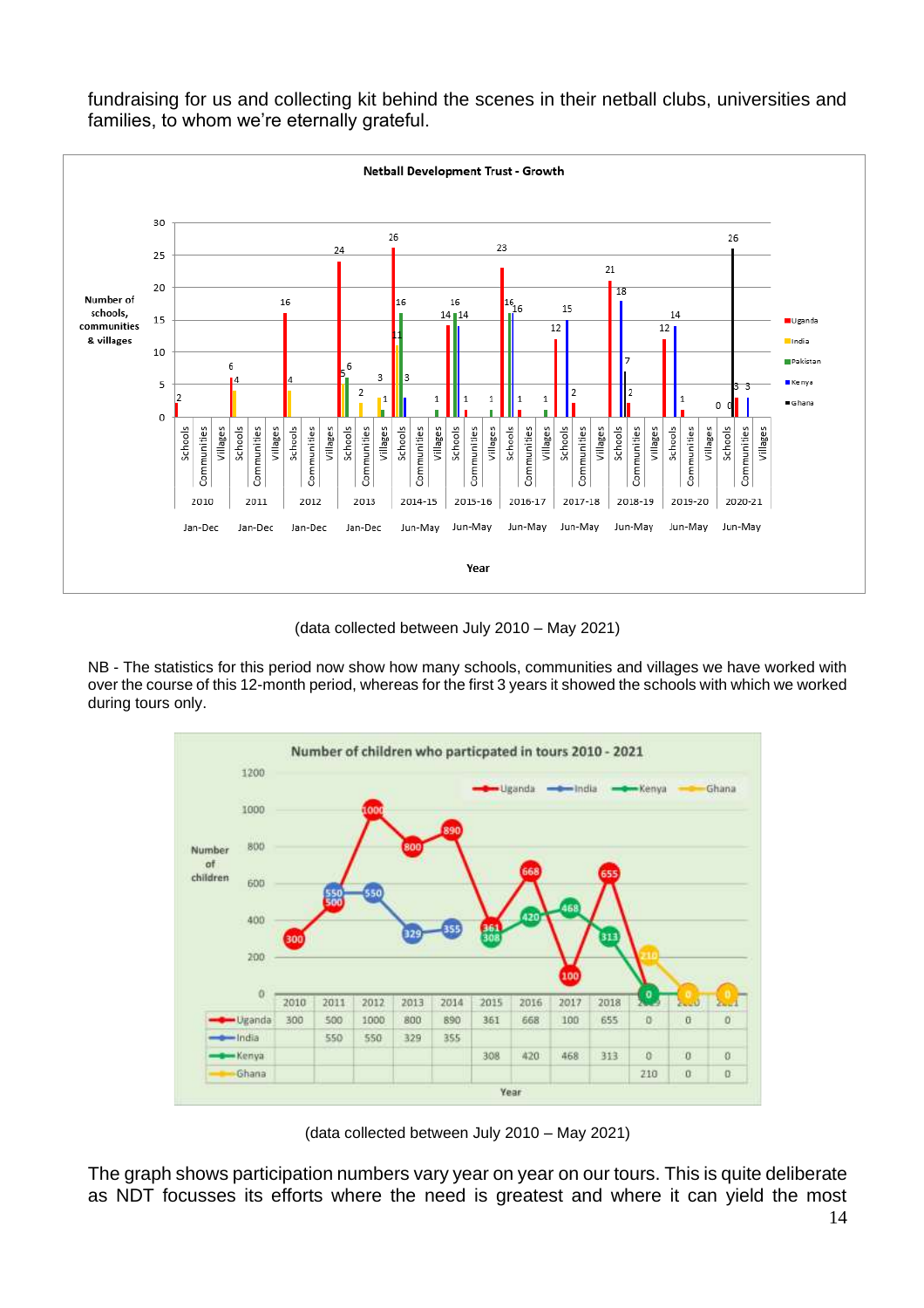worthwhile impact. In our experience, smaller more concentrated groups allow for more intensive work and a greater likelihood of sustainable long-term benefit.

Through the stories we receive from all projects, we know we are keeping young people in school, we are reducing bullying around menstruation and gender-based violence, and we are increasing girls' school attendance due to having sanitary pads and better understanding teenage pregnancies. Numbers alone simply do not show this progress. We aim to regularly update our "impact report" to show the qualitative and sustainable benefits, as well as these statistical updates.

## <span id="page-15-0"></span>*Our partners and supporters*

We would like to thank all our partners, supporters and donors who provide logistical support, technical expertise, equipment, donations and inspiring advice.

Thank you to: Big Yellow Storage, Paypal Giving Fund (various), PlayNetball, World Netball, England Netball, Tag Rugby Trust, Freedom 4 Girls, X-SUBA, YOUganda, Paycare, Akwaaba Volunteers and to all the individuals and netball clubs who have donated kit and fundraised for us.



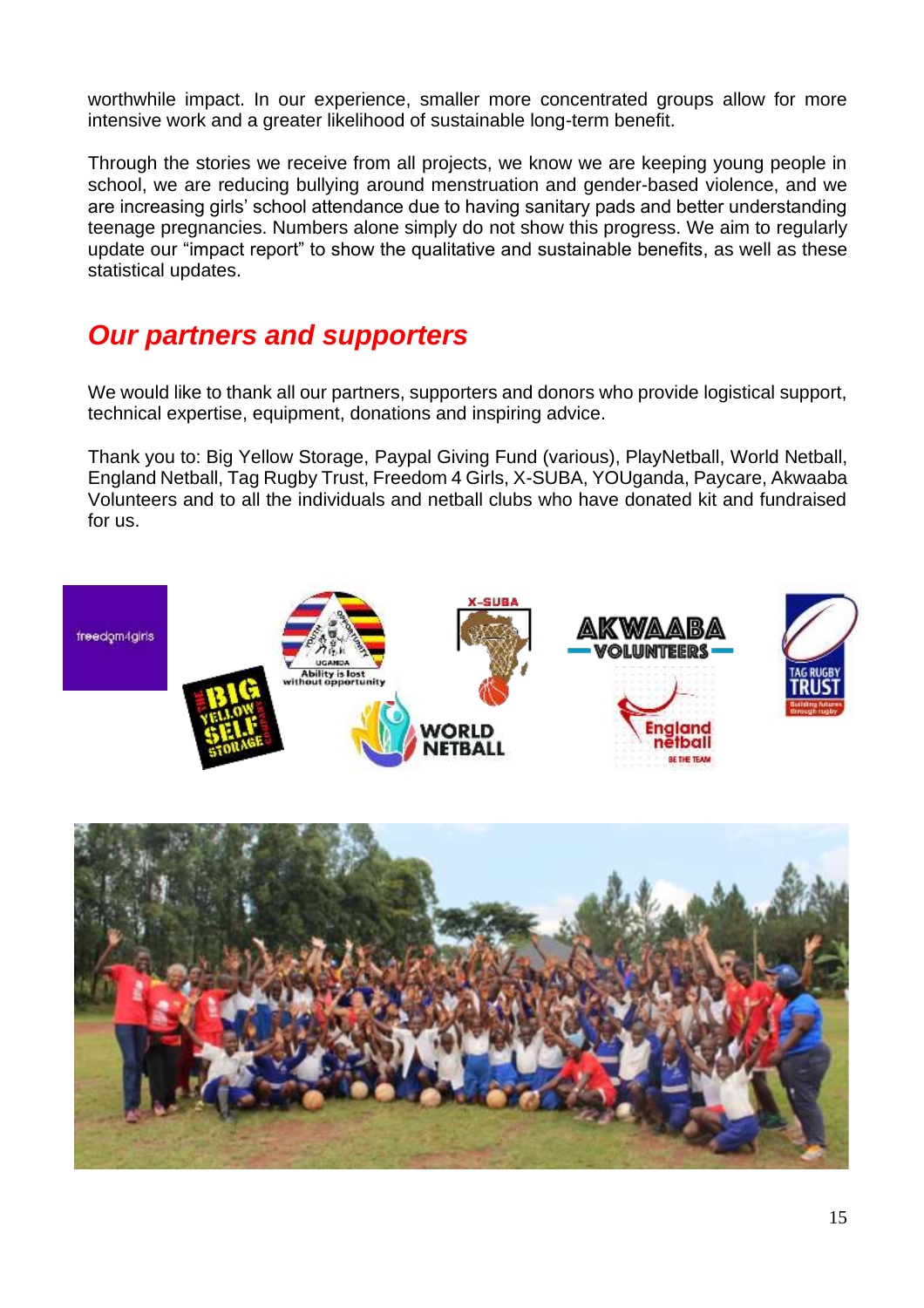# <span id="page-16-0"></span>*Financial summary*

| Income:                             | £        |
|-------------------------------------|----------|
| Donations                           | 9,850.30 |
| <b>Tours</b>                        | 0.00     |
| Sales and Fundraising               | 0.00     |
| Grant                               | 0.00     |
| Income                              | 9,850.30 |
| <b>Expenditure:</b>                 |          |
| <b>Tour Flights</b>                 | 0.00     |
| Equipment                           | 870.92   |
| Storage                             | 120.80   |
| <b>Tour expenses</b>                | 0.00     |
| Kit                                 | 55.63    |
| Sanitary Pad Project                | 790.62   |
| X-SUBA Project                      | 1,406.44 |
| Kenya Project                       | 1,960.40 |
| Ghana Project                       | 2,000.00 |
| Meetings and administration         | 1,299.80 |
| Expenditure                         | 8,504.61 |
| <b>Excess Income for the period</b> | 1,345.69 |

We need to focus on increasing fundraising in order to realise an ambitious vision over the coming years. Currently revenue is generated through volunteers travelling to NDT programmes and through ad-hoc fundraising from generous individuals. However due to Covid-19, no tours or events took place during this period and all our income came from generous donations. Our income rose slightly from last year.

The charts here provide a breakdown of our income and spend for 2020-2021.